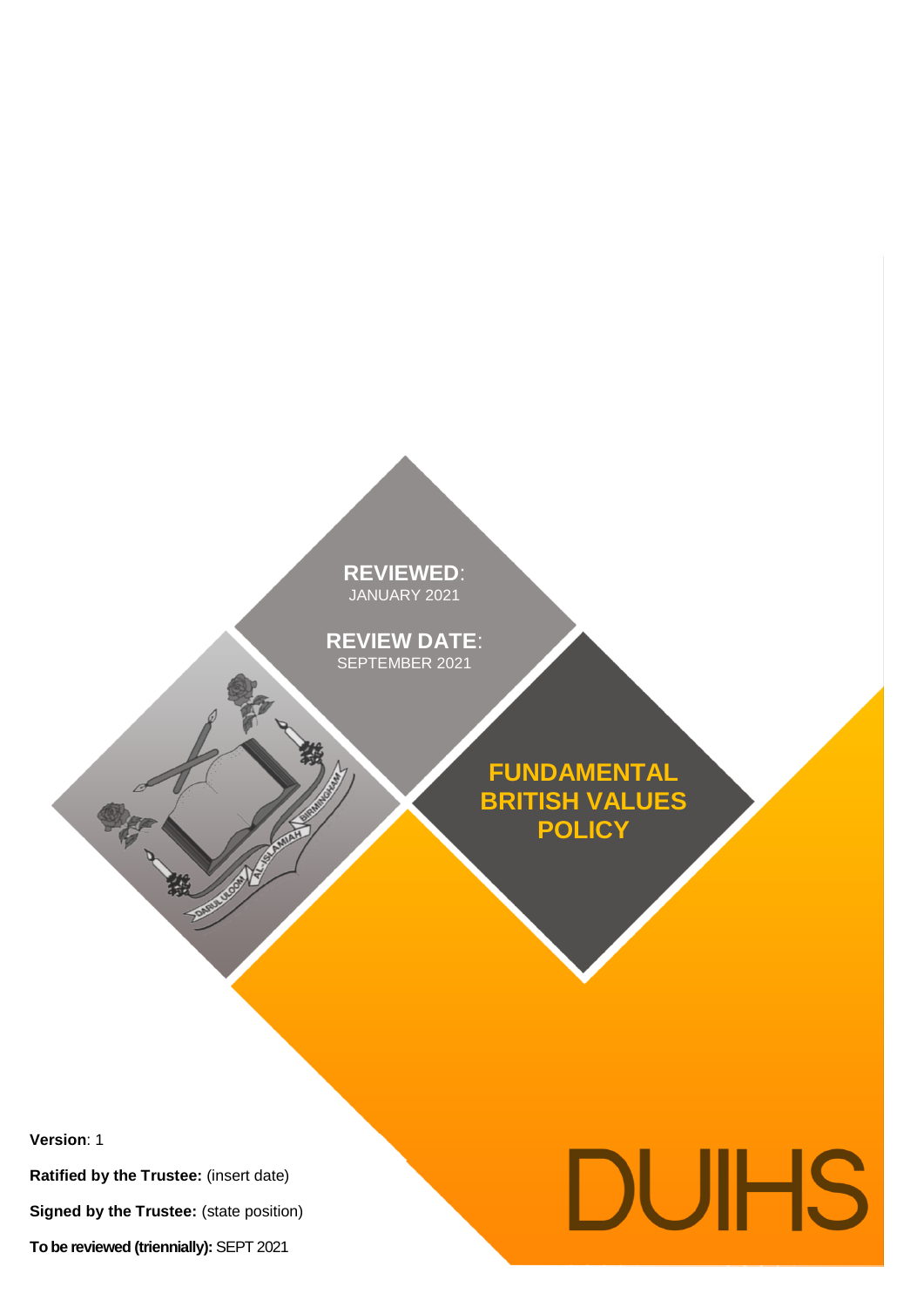

This policy should be read in conjunction with:

- 1. Safeguarding policy
- 2. Behaviour policy
- 3. Anti-bullying policy
- 4. KCSIE 2020
- 5. Equalities policy
- 6. Curriculum policy
- 7. Curriculum map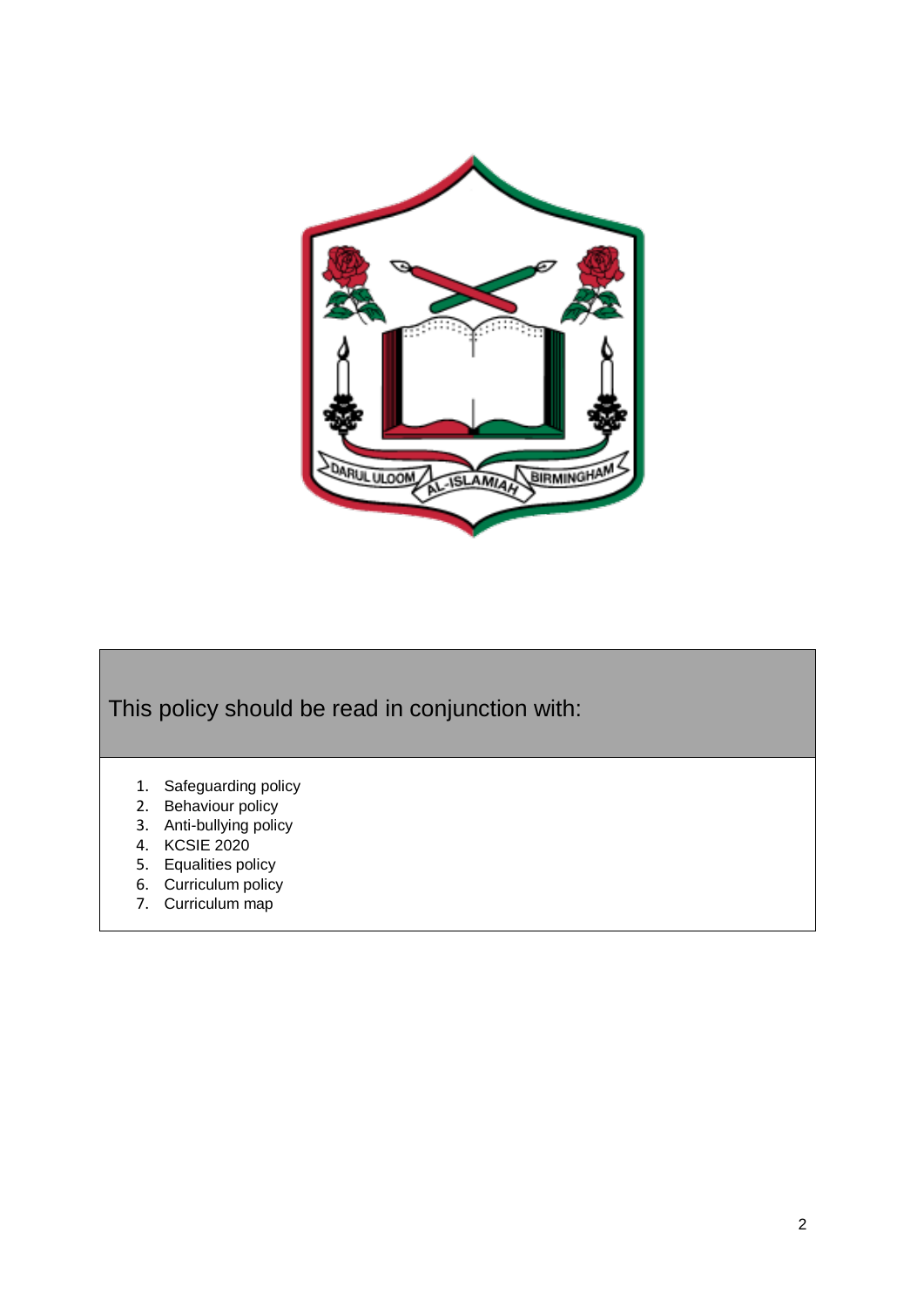# **Contents**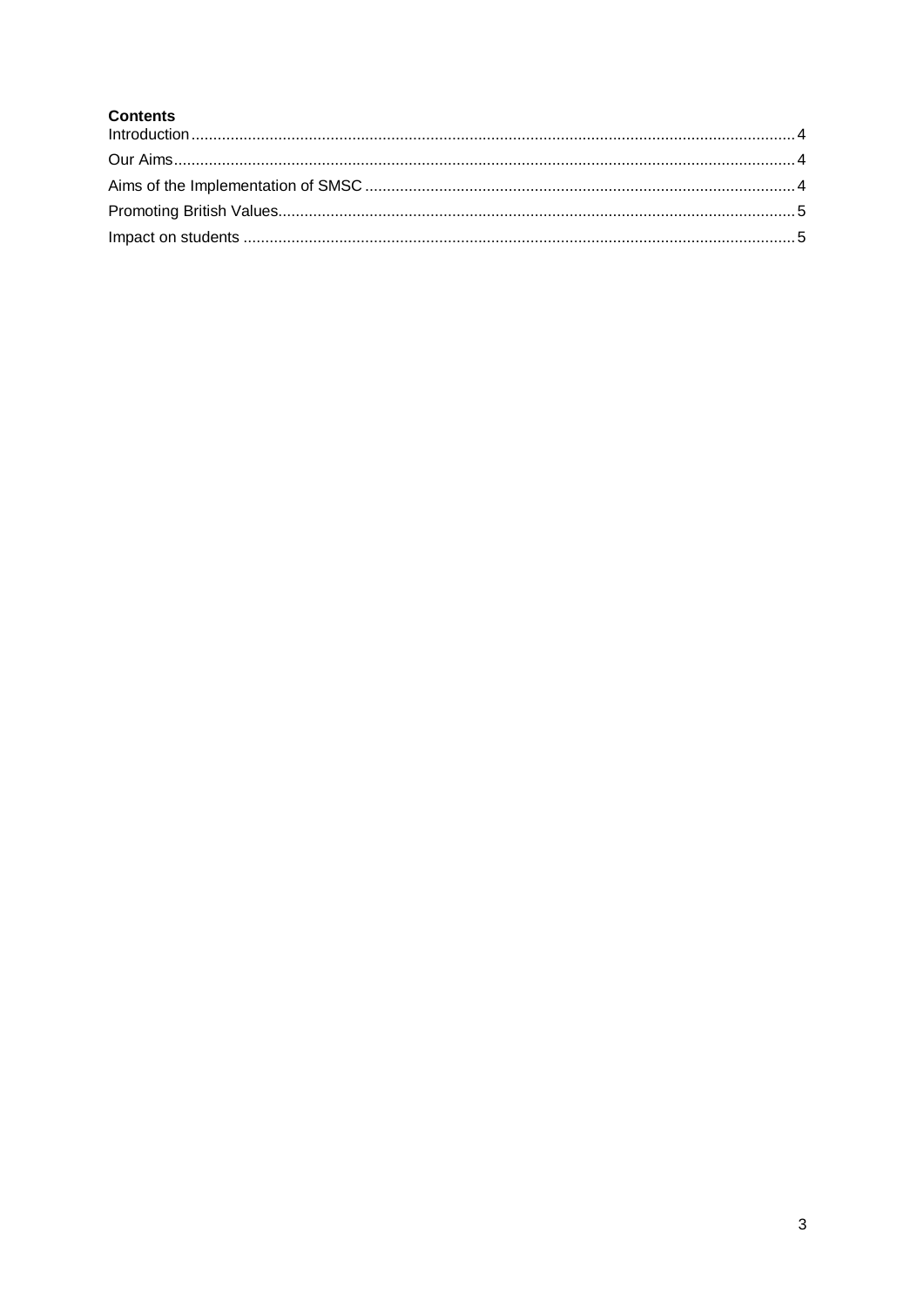# <span id="page-3-0"></span>**Introduction**

Darul Uloom is committed to promoting Fundamental British values through our teaching and curriculum provisions. Staff and students recognise the multi-cultural, multi-faith and ever changing nature of the United Kingdom. We also understand our role in ensuring groups of individuals are not subjected to intimidation or radicalisation by those wishing to unduly, or illegally, influence them.

# **What are the British values?**

The Government emphasises that schools are required to ensure that key 'British Values' are taught in all UK schools, setting out its definition of British Values in the 'Prevent Strategy':

- Democracy
- The Rule of Law
- Individual liberty
- Mutual respect
- Tolerance of those of different faiths and beliefs.

These values are part of our culture and underpin the curriculum and extra-curricular activities of our school.

When publishing the guidance for schools Lord Nash said: "*A key part of our plan for education is to ensure children become valuable and fully rounded members of society who treat others with respect and tolerance, regardless of background. We want every school to promote the basic British values of democracy, the rule of law, individual liberty and mutual respect and tolerance for those of different*  faiths and beliefs. This ensures young people understand the importance of respect and leave school *fully prepared for life in modern Britain."*

# <span id="page-3-1"></span>**Our Aims**

To ensure that:

- We promote British values throughout all aspects of our curriculum
- Our students develop a very strong awareness & understanding of these values
- Our teaching promotes SMSC Education
- we fully meet all relevant Independent Schools Standards
- we do not undermine FBV

We educate our students to build the stamina against extremism which is a vocal or active opposition to fundamental British values, including democracy, the rule of law, individual liberty and mutual respect and tolerance of different faiths and beliefs. We will educate our pupils about the dangers of radicalisation. We also pay close attention to protected characteristics as part of our equality agenda as set out in the Equality Act 2010.

# <span id="page-3-2"></span>**Aims of the Implementation of SMSC**

- enable students to develop their self-knowledge, self-esteem and self-confidence;
- enable students to distinguish right from wrong and to respect the civil and criminal law of England;
- encourage students to accept responsibility for their behaviour, show initiative, and to understand how they can contribute positively to the lives of those living and working in the locality of the school and to society more widely;
- enable students to acquire a broad general knowledge of and respect for public institutions and services in England;
- further tolerance and harmony between different cultural traditions by enabling students to acquire an appreciation of and respect for their own and other cultures;
- encourage respect for other people; and
- encourage respect for democracy and support for participation in the democratic processes, including respect for the basis on which the law is made and applied in England.
- teach the importance of law in this country through assemblies, lessons in Citizenship and even Islamic History.
- teach mutual respect towards others with different beliefs and those without beliefs through Religious studies lessons, Citizenship lessons, visits to other faiths organisations/ places of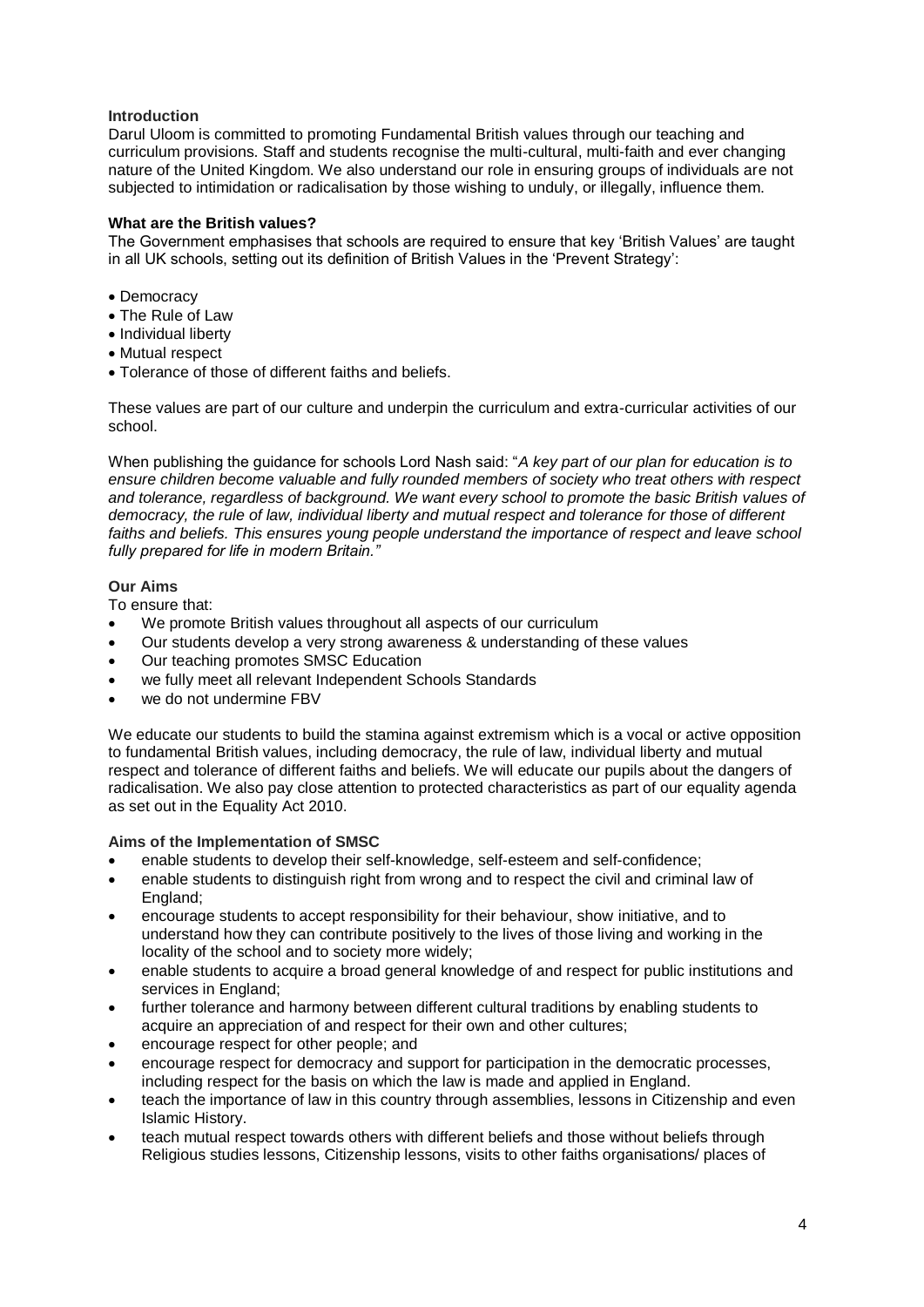worship, interacting with pupils of other faiths, creating school displays, understanding the commonalities of each faith.

- promote democracy by creating a school council, having dialogue with local councillors/MP's and running mock elections as well as debates.
- promote the equality act and respect all humans equally. We will take firm action against any form of bullying and harm caused to others.

# <span id="page-4-0"></span>**Promoting British Values**

We recognise that actively promoting the values means challenging opinions or behaviours in our academies that are contrary to fundamental British values. Attempts to promote systems that undermine fundamental British values would be completely at odds with schools' duty to provide SMSC.

Teachers' Standards expect teachers to uphold public trust in the profession and maintain high standards of ethics and behaviour, within and outside school. This includes not undermining fundamental British values.

Head teacher will work closely with staff in identifying, developing and implementing opportunities through teaching, the curriculum and provision for SMSC. We have:

- Schemes of work in different subjects which include the consideration of topics/areas of study focussing on learning around Democracy, the Rule of Law, Individual Liberty, and Mutual Respect and Tolerance of those with Different Faiths and Beliefs
- Students with opportunities in different subjects to write about British Values
- Opportunities to discuss and debate British Values
- Displays of work promoting British Values
- Educational visits and visitors support learning around British Values
- PHSE/Citizenship with a strong focus on British Values
- Our Trustee in charge, SMT and teachers practicing British Values

Senior leadership and teachers will support the development of strategies and initiatives to support learning in these regards.

# <span id="page-4-1"></span>**Impact on students**

The list below describes the understanding and knowledge expected of students as a result of schools promoting fundamental British values.

- an understanding of how citizens can influence decision-making through the democratic process;
- an appreciation that living under the rule of law protects individual citizens and is essential for their wellbeing and safety;
- an understanding that there is a separation of power between the executive and the judiciary, and that while some public bodies such as the police and the army can be held to account through Parliament, others such as the courts maintain independence;
- an understanding that the freedom to choose and hold other faiths and beliefs is protected in law;
- an acceptance that other people having different faiths or beliefs to oneself (or having none) should be accepted and tolerated, and should not be the cause of prejudicial or discriminatory behaviour; and
- an understanding of the importance of identifying and combatting discrimination.

We will publish a statement on our website detailing how we embed British values with their students. The following are examples in which ways British values will be promoted at our school as appropriate for the age of students:

- Thread into suitable parts of the curriculum.
- Ensure that all students within the school have a voice that is listened to and have the opportunity to learn how to argue and defend points of view;
- Use teaching resources from a wide variety of sources to help pupils understand a range of faiths.